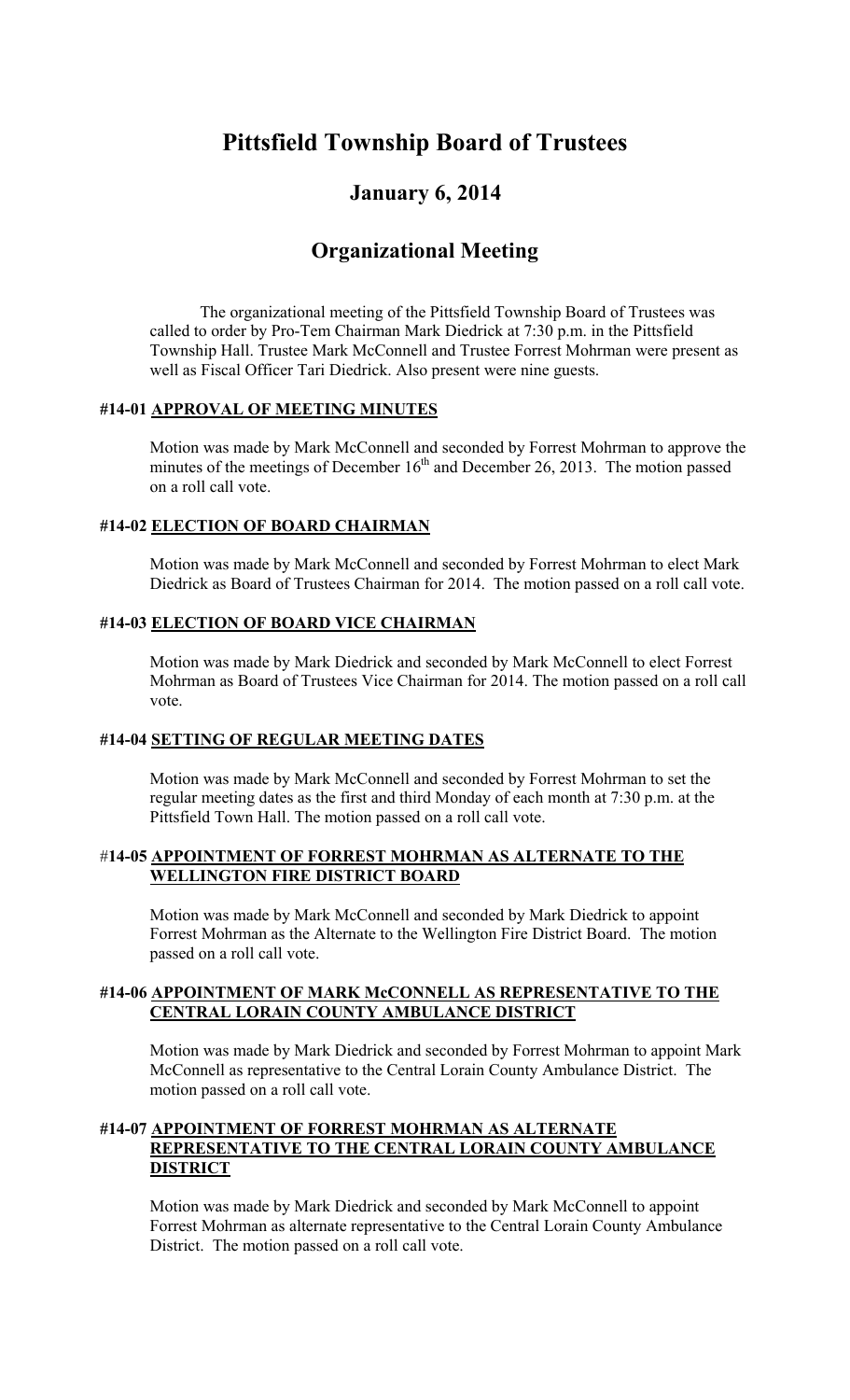#### **#14-08 APPOINTMENT OF FORREST MOHRMAN AS REPRESENTATIVE TO THE LORAIN COUNTY COMMUNITY ALLIANCE**

 Motion was made by Mark Diedrick and seconded by Mark McConnell to appoint Forrest Mohrman as representative to the Lorain County Community Alliance. The motion passed on a roll call vote.

## **#14-09 APPOINTMENT OF FORREST MOHRMAN AS REPRESENTATIVE TO THE LORAIN COUNTY GENERAL HEALTH DISTRICT ADVISORY COMMITTEE**

 Motion was made by Mark McConnell and seconded by Mark Diedrick to appoint Forrest Mohrman as representative to the Lorain County General Health District Advisory Committee. The motion passed on a roll call vote.

### **#14-10 APPROVAL TO CONTINUE THE SAME SALARIES AND WAGES FOR 2014 AS WAS APPROVED IN 2013**

 Motion was made by Mark McConnell and seconded by Forrest Mohrman to approve the continuation of the same salaries and wages throughout 2014 as was approved for 2013. (See attached listing.) The motion passed on a roll call vote.

#### **#14-11 APPROVAL OF RESOLUTION TO SET THE OPEN MEETING POLICY**

 Motion was made by Mark McConnell and seconded by Forrest Mohrman to approve the following resolution:

#### **OPEN MEETING RESOLUTION**

The Board of Trustees of Pittsfield Township, Lorain County, Ohio, in compliance with RC 121.22(F), hereby establishes the method whereby any person may determine the date, time and place of regular meetings and the date, time, place and purposes of special meetings of the Board, and whereby the news media may be notified of the date, time, place and purposes of special and emergency meetings of the Board.

#### **1. Regular meetings**

Regular meetings of the Board will be held the first and third Monday of each month, at 7:30pm. Unless otherwise provided, all meetings will be held at Pittsfield Township Hall, located at 16940 St. Rt. 58.

The Fiscal Officer shall give notice of regular meetings by posting the meeting date on the public sign board in the township park as well as insuring the dates are available on the township website. If the date, time or location of a regular meeting is changed, notice of the change shall be posted as provided in this section at least 5 days prior to the meeting.

#### **2. Special and emergency meetings**

Special meetings of the Board will be held at the call of any two members of the Board of Trustees. The call for a special meeting shall specify the date, time, location and purposes of the meeting. Unless otherwise provided, special meetings will be held at the same location as regular meetings.

The Fiscal Officer shall give notice of the date, time, location and purposes of a special meeting other than an emergency meeting by posting in the same location(s) as provided for posting notice of regular meetings as well as attempt to place the information in at least one local newspaper if time allows. Notice shall be posted as far in advance of the meeting as practicable, but not less than twenty-four hours prior to the meeting.

If there is sufficient time to provide twenty-four hours' notice, the Fiscal Officer shall give notice of an emergency meeting in the same manner as notice of a nonemergency special meeting. Otherwise, notice of an emergency meeting is not required, except as provided in section 3 {or section 4}.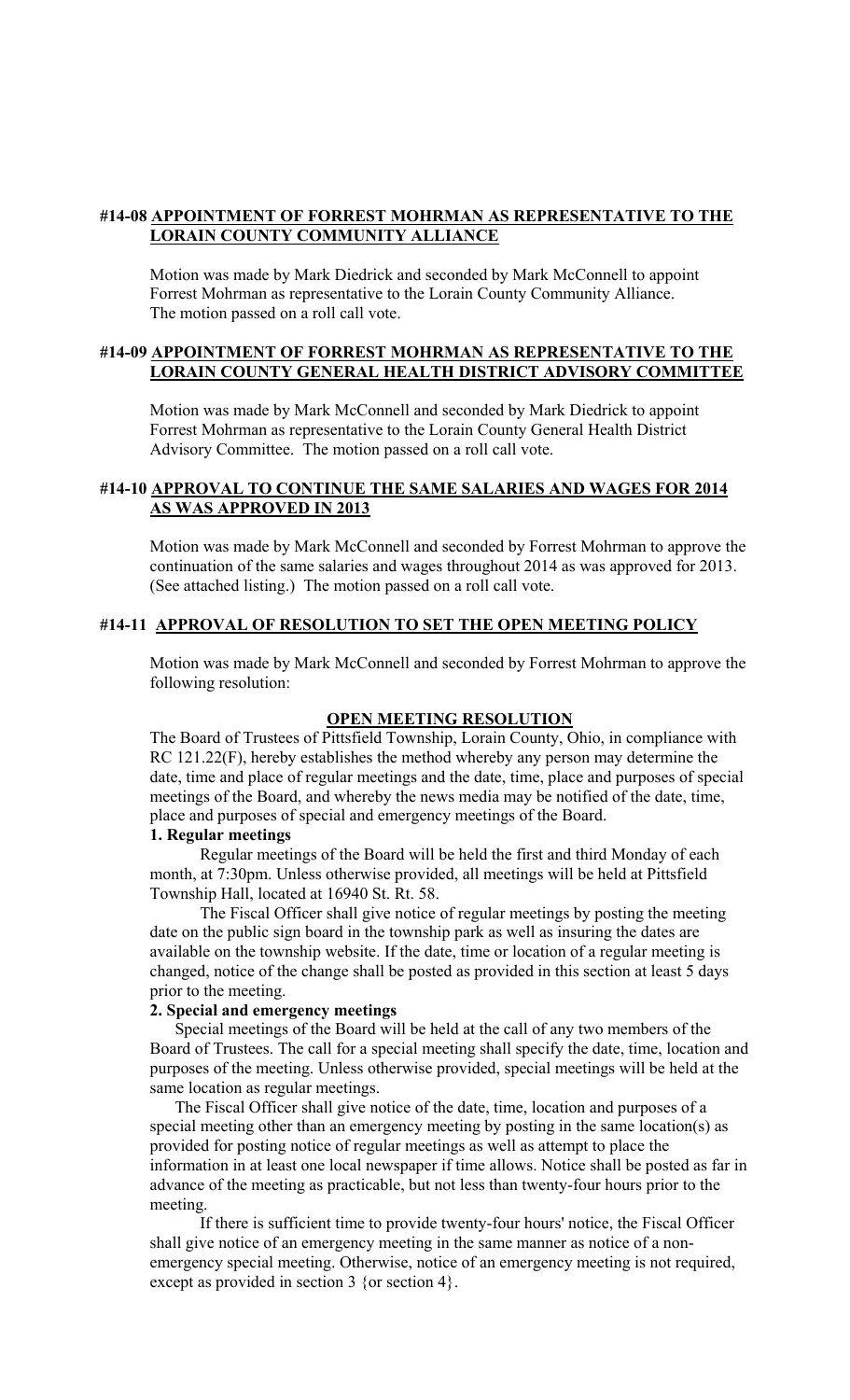#### **3. Notice to news media of special and emergency meetings**

News media who have requested notice of special meetings shall be individually notified by the Fiscal Officer of the date, time, location and purposes of any such meeting at least twenty-four hours in advance of the meeting. If the meeting is an emergency meeting, the member or members calling it shall immediately notify the media who have requested notification of the date, time, location and purposes of the meeting. **4. Notice of meetings to discuss particular business** 

## The Fiscal Officer shall give reasonable advance notice of all regular or special meetings at which a particular type of public business is to be discussed, to any person who has requested such notice. If time permits, such notice shall be by mail and may include a copy of the meeting agenda. Otherwise, telephone notice shall be given. A request for notice shall be in writing, shall state the requester's name, address, telephone number, and the nature of the public business in which the requestor has a particular interest and desires notice, and shall be accompanied by payment of a fee of \$10.00. Any such request shall remain in force for 12 months.

#### **5. Special notice required by law**

When a particular form or method of notice is required by statute for a public hearing or meeting of the Board, notice of the hearing or meeting shall be given in the form and manner prescribed by statute, in addition to notice otherwise required under this resolution.

The motion passed on a roll call vote.

## **#14-12 APPROVAL OF THE PUBLIC RECORDS POLICY FOR THE TOWNSHIP**

 Motion was made by Forrest Mohrman and seconded by Mark McConnell to approve the attached Public Records Policy for Pittsfield Township. The motion passed on a roll call vote.

#### **#14-13 APPROVAL OF THE RECORDS RETENTION SCHEDULE**

Motion was made by Mark McConnell and seconded by Forrest Mohrman to approve the attached Records Retention Schedule. The motion passed on a roll call vote.

#### **#14-14 APPROVAL OF THE SNOW EMERGENCY POLICY FOR THE TOWNSHIP**

 Motion was made by Forrest Mohrman and seconded by Mark McConnell to approve the attached Snow Emergency Policy for the Township. The motion passed on a roll call vote.

#### **#14-15 APPROVAL OF FINANCIAL REPORTS**

 Motion was made by Mark McConnell and seconded by Forrest Mohrman to approve the financial reports as presented. See reports attached.

| Current fund balance                  | \$338,609.97 |
|---------------------------------------|--------------|
| Balance on $12/31/13$                 | \$341,113.87 |
| Balance on $12/31/12$                 | \$287,232.27 |
| The motion passed on a roll call vote |              |

The motion passed on a roll call vote.

# **#14-16 APPROVAL OF CURRENT BILLS AND EXPENSES**

 Motion was made by Forrest Mohrman and seconded by Mark McConnell to approve the payment of Warrants #9463 through #9470 totaling \$2,449.88. See attached. The motion passed on a roll call vote.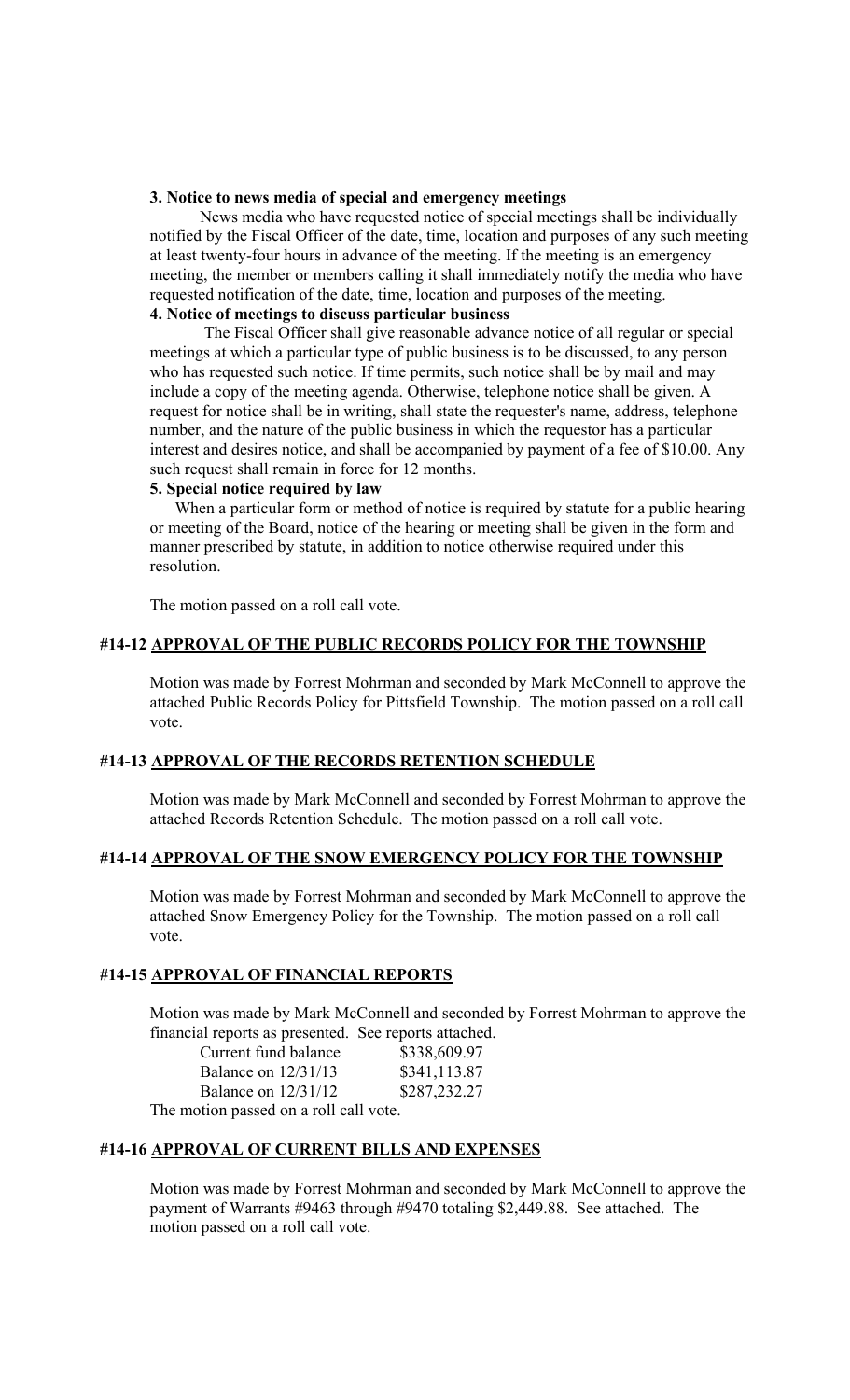#### **MEETING REPORTS –**

Storm Water – Dec. 19 – Mark McConnell LCTA – Dec. 19 – Steve Magyar

 Mark McConnell discussed the "Plum Creek" Storm Water Project. It has been delayed because a resident is unwilling to sign the right-of-way form which is necessary for the project. It was suggested by residents in attendance that a written document be sent to the individual.

#### **#14-17 APPROVAL TO APPLY TO THE STORM WATER ADVISORY COMMITTEE FOR A GRANT TO CLEAN-UP "GUTHRIE DITCH" LOCATED ¼ MILE NORTH OF RT. 303 ON RT. 58 THROUGH TO HALLAUER ROAD**

 Motion was made by Mark McConnell and seconded by Forrest Mohrman to approve the application to the Storm Water Advisory Committee for a grant to clean-up "Guthrie Ditch" located 1/4 mile north of Rt. 303 on Rt. 58 through to Hallauer Road. The motion passed on a roll call vote.

## **#14-18 APPROVAL OF PURCHASE ORDERS AND BLANKET CERTIFICATES**

 Motion was made by Forrest Mohrman and seconded by Mark McConnell to approve the attached list of purchase orders (#1-2014 through #15-2014) and blanket certificates (#1- 2014 through #6-2014). The motion passed on a roll call vote.

#### **OLD BUSINESS –**

Dumpster Day is scheduled for January 11, 2014. Postcards have been mailed to residents to remind them that the dumpsters are available that day.

# **NEW BUSINESS –**

The storage of cemetery records was discussed. It is proposed that all of the hand-written cemetery records be entered into a computer program for safe storage and easier access.

It

was decided to have a work session on January  $13<sup>th</sup>$  after the Public Hearing to discuss

the

cemetery records.

# **#14-19 APPROVAL FOR SANDY DIEDRICK TO ENTER THE CEMETERY DATA INTO THE UAN CEMETERY SOFTWARE AND TO SET-UP A TOWNSHIP COMPUTER AT HER HOME FOR THAT PURPOSE**

 Motion was made by Forrest Mohrman and seconded by Mark McConnell to approve for Sandy Diedrick to enter the cemetery data into the UAN Cemetery software and to set-up a township computer at her home for that purpose. The motion passed on a roll call vote.

# #**14-20 MOVE TO EXECUTIVE SESSION**

Motion was made by Mark McConnell and seconded by Forrest Mohrman to move to Executive Session to discuss the purchase of property. The motion passed on a roll call vote.

# #**14-21 RETURN TO REGULAR SESSION**

Motion was made by Mark McConnell and seconded by Forrest Mohrman to return to Regular Session. The motion passed on a roll call vote.